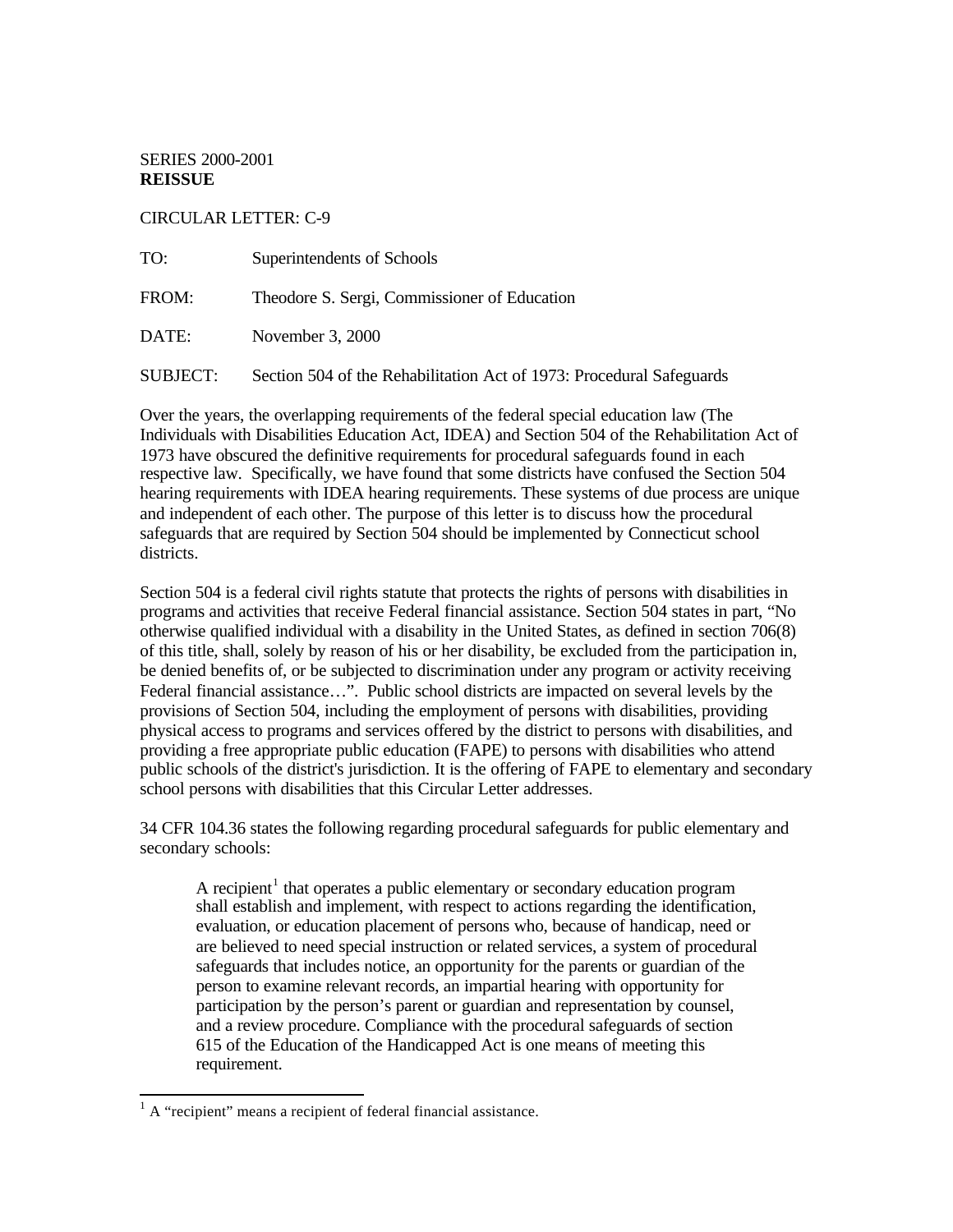## GENERAL SCHOOL DISTRICT OBLIGATIONS

The school district has a responsibility to:

- Undertake annually to identify and locate all unserved children with disabilities residing in the district;
- Provide a free appropriate public education to each person with a disability, regardless of the nature or severity of the disability. This means providing regular or special education and related aids and services designed to meet the individual education needs of persons with disabilities as adequately as the needs of nondisabled persons are met;
- Ensure that each person with a disability is educated with nondisabled persons to the maximum extent appropriate to the needs of the person with a disability;
- Establish nondiscriminatory evaluation and placement procedures to avoid the inappropriate education that may result from the misclassification or misplacement of students;
- Establish procedural safeguards to enable parents and guardians to participate meaningfully in decisions regarding the evaluation and placement of their children; and,
- Afford students with disabilities an equal opportunity to participate in nonacademic and extracurricular services and activities.

Parents or guardians of students with disabilities under Section 504 have the right to an impartial hearing concerning the identification, evaluation or education placement of a student with a disability. The Connecticut State Department of Education does not conduct these hearings<sup>2</sup>; these hearings are the responsibility of the local school district and as such, each district is required to have procedures in place to guarantee a due process hearing before an impartial hearing officer. The impartial hearing requirement found at 34 CFR 104.36 is not the same as the grievance procedure requirement found at 34 CFR 104.7(b). You must have both procedures in place in your district.

To effectively meet the obligations under Section 504 with regard to due process hearings, the following procedures are required:

- The school district selects an impartial hearing officer who is knowledgeable about not only Section 504/ADA claims, but also the differences that may exist between Section 504/ADA and the regulations and requirements of the Individuals with Disabilities Education Act (IDEA).
- The school district has prompt and equitable procedures in place, to guarantee compliance with Section 504/ADA regulations. To ensure fundamental

 $2$  The IDEA hearing officers maintained by the State have very limited Section 504 jurisdiction defined by the provisions of the Mrs. L. consent decree. The IDEA hearing officers have the authority to hear systemic and procedural claims under both IDEA and Section 504 "provided that a determination of the issues is necessary to ensure that the substantive and procedural rights of the particular child or parent or guardian who initiated due process are being complied with and/or will be complied with in the future and that the other requirements of ripeness and standing are satisfied." These hearing officers will not hear what is commonly referred to as "Section 504 only cases", but will do a review of Section 504 claims if the Mrs. L requirements are met, i.e., that a determination of a Section 504 claim is necessary to the resolution of the issues.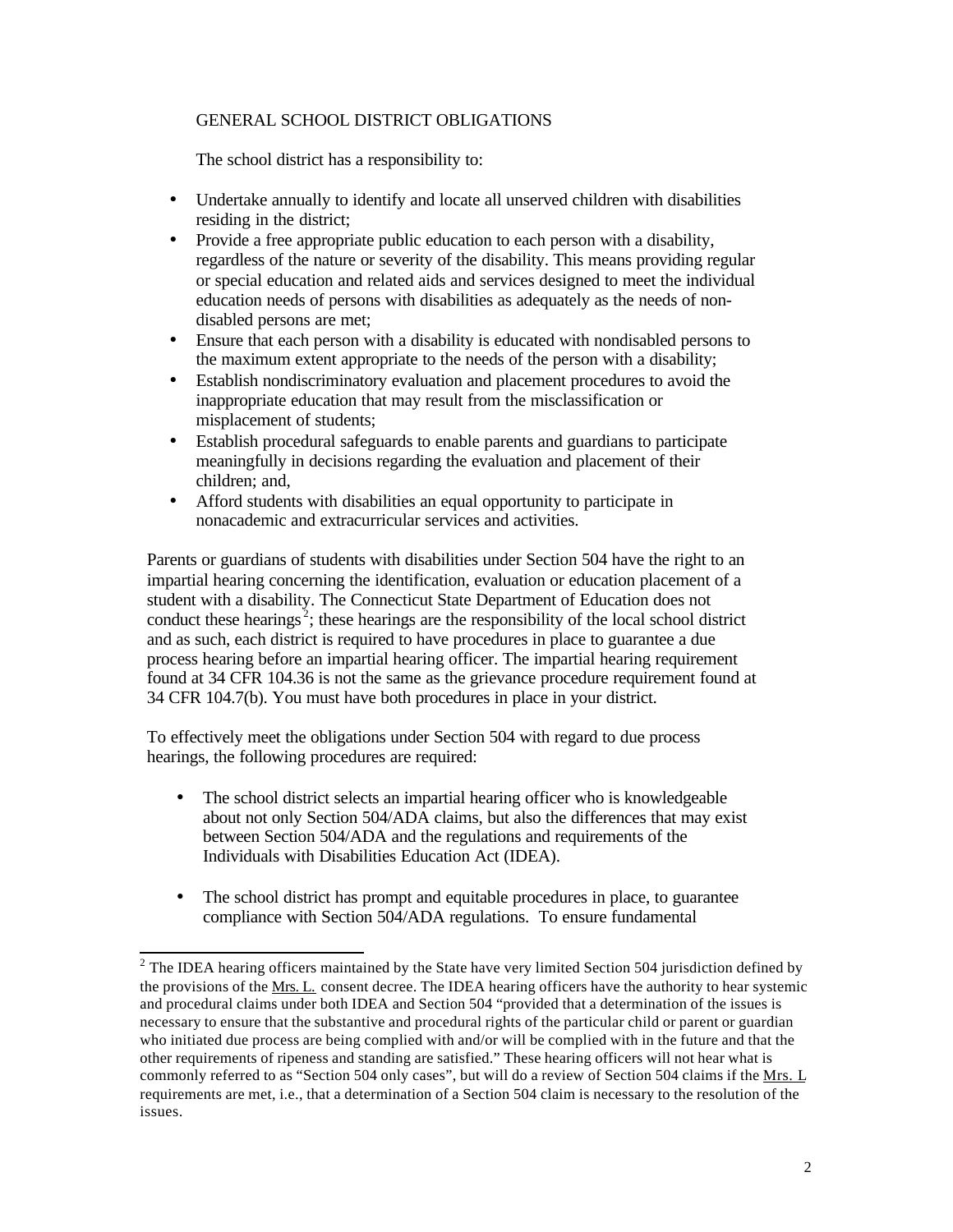fairness, the child's current agreed-upon placement should be maintained while a Section 504 hearing is pending.

The school district designates a Section 504/ADA Coordinator, along with the telephone number where this person can be reached, who is familiar with the federal Section 504/ADA regulations and requirements. It is recommended that this individual be someone other than the Director/Supervisor of Special Education, for instance, a regular education administrator.

A Section 504 hearing is not an IDEA hearing: the requirements for what constitutes due process under Section 504 are narrower and significantly less burdensome than that required under IDEA. In Appendix A to the Section 504 Regulations, the following statement is made: "*Because the due process procedures of the EHA (Education of the Handicapped Act, renamed the IDEA), incorporated by reference in the proposed section 504 regulation are inappropriate for some recipients not subject to that Act*, *the section now specifies minimum necessary procedures: notice, a right to inspect records, an impartial hearing with a right to representation by counsel, and a review procedure. The EHA procedures remain one means of meeting the due process requirements, however, and are recommended to recipients as a model*" (emphasis added) See pages 30952-30953 Federal Register, May 9, 1980.

The Section 504 requirements specify that parents must have the opportunity to participate and be represented by counsel and that there must be a "review procedure". The ADA regulations do not add any specifications. OCR adheres to a "standard of fundamental fairness and looks to case law and other decisions under the IDEA for guidance in interpreting what is reasonable"<sup>3</sup>. Several OCR opinions provide guidance on the parameters of a Section 504 hearing:<sup>4</sup>

1. The hearing officer may not be<sup>5</sup>:

- A person who is an employee of a public agency which is involved in the education or care of the student;
- Any person having a personal or professional interest which would conflict with his or her objectivity in the impartial due process hearing;
- An elected member of a local school board in which the dispute has arisen; or,
- A person who participates in the formulation of state policy affecting students with disabilities.

2. There is no requirement that cross-examination is allowed or that a court reporter is provided at Section 504 hearings.<sup>6</sup>

3. The hearing officer may only review issues related to the identification, evaluation or placement of a child with a disability. A Section 504 hearing officer does not have jurisdiction to hear claims alleging discrimination, harassment or retaliation unless such a

<sup>3 18</sup> IDELR 230 (OCR 1991).

<sup>&</sup>lt;sup>4</sup> Citations are to the Individuals with Disabilities Education Law Reporter and the Education for the Handicapped Law Reporter.

<sup>5</sup> 18 IDELR 230 (OCR 1991); EHLR 353:57 (OCR 1986); EHLR 352:17 (OCR 1985).

 $6$  25 IDELR 163 (OCR 1996).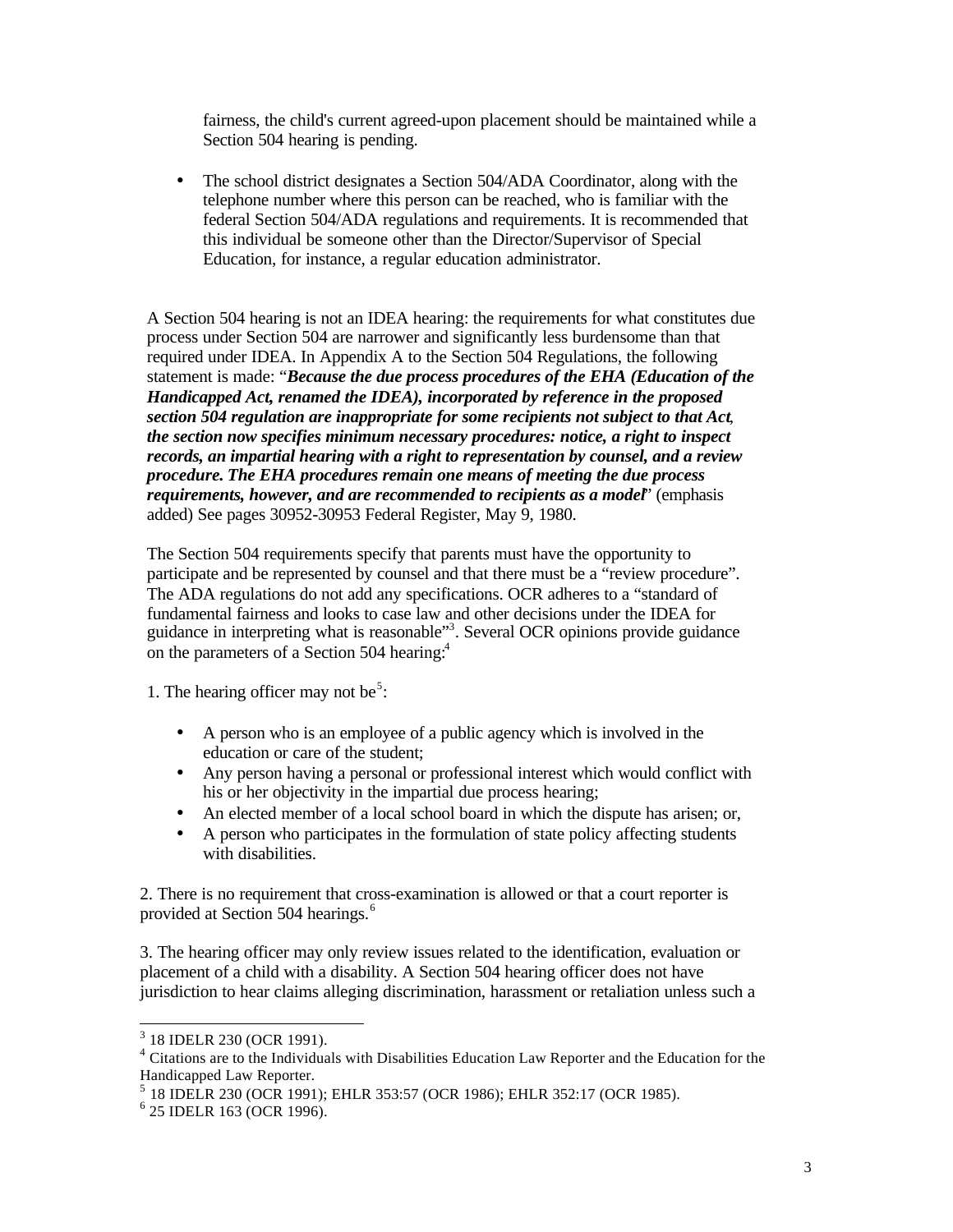claim is directly related to the failure of the school district to provide the student with a free appropriate public education. In other words, a Section 504 hearing officer may not hear discrimination, harassment or retaliation claims only.

The Boston Regional Office of OCR provided this agency with a copy of parental statement of rights found by the Office to meet the requirements of Section 504. I am including it for your review to assist you in revising your current policies and procedures.

Please note: if any district is utilizing the current IDEA procedural safeguards to meet the Section 504 requirements, you must eliminate the reference to state mediation, state advisory opinion, state hearing and the complaint resolution procedures from the due process section of the safeguards. These procedures are not available in Section 504 cases. The Section 504 safeguards provided by your district should state clearly that a hearing to resolve disputes regarding Section 504 is available from the school district.

I hope this information is helpful. As you are aware, many more students and parents are claiming protection and services under Section 504 if the student is not found eligible for services under the IDEA. It is imperative that district staff understands that modifications and accommodations are available in the regular education classroom for these students and that Section 504 plans must be implemented. School district staff, particularly regular education staff, must be knowledgeable about Section 504 in view of the fact that many of the services to be provided to students protected by Section 504 are the responsibility of the regular classroom teacher.

Please contact Theresa C. DeFrancis at (860) 807-2018 if you have any questions. A copy of Section 504 of the Rehabilitation Act of 1973 is available through the Special Education Resource Center at (860) 632-1485.

TSS:tcd Attachments: Model Statement of Rights

circular letters/section 504